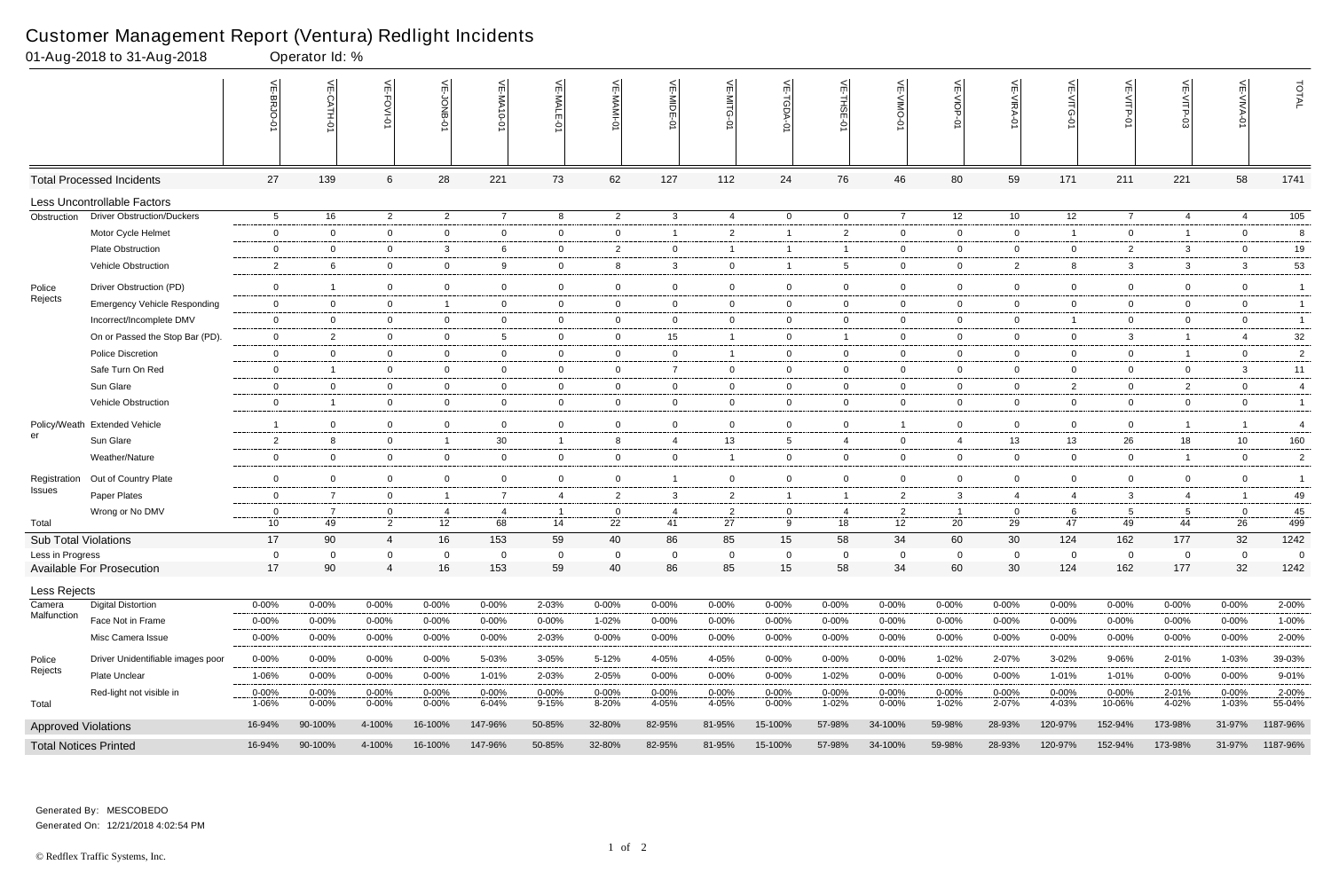Note: If you selected "All" from the "Approach:" drop down list, the statuses reflected in this report will only indicate the current

## Customer Management Report (Ventura) Redlight Incidents

| 01-Aug-2018 to 31-Aug-2018 | Operator Id: % |  |  |   |  |   |  |  |  |  |
|----------------------------|----------------|--|--|---|--|---|--|--|--|--|
|                            |                |  |  | ∸ |  | ∸ |  |  |  |  |

Generated On: 12/21/2018 4:02:54 PM Generated By: MESCOBEDO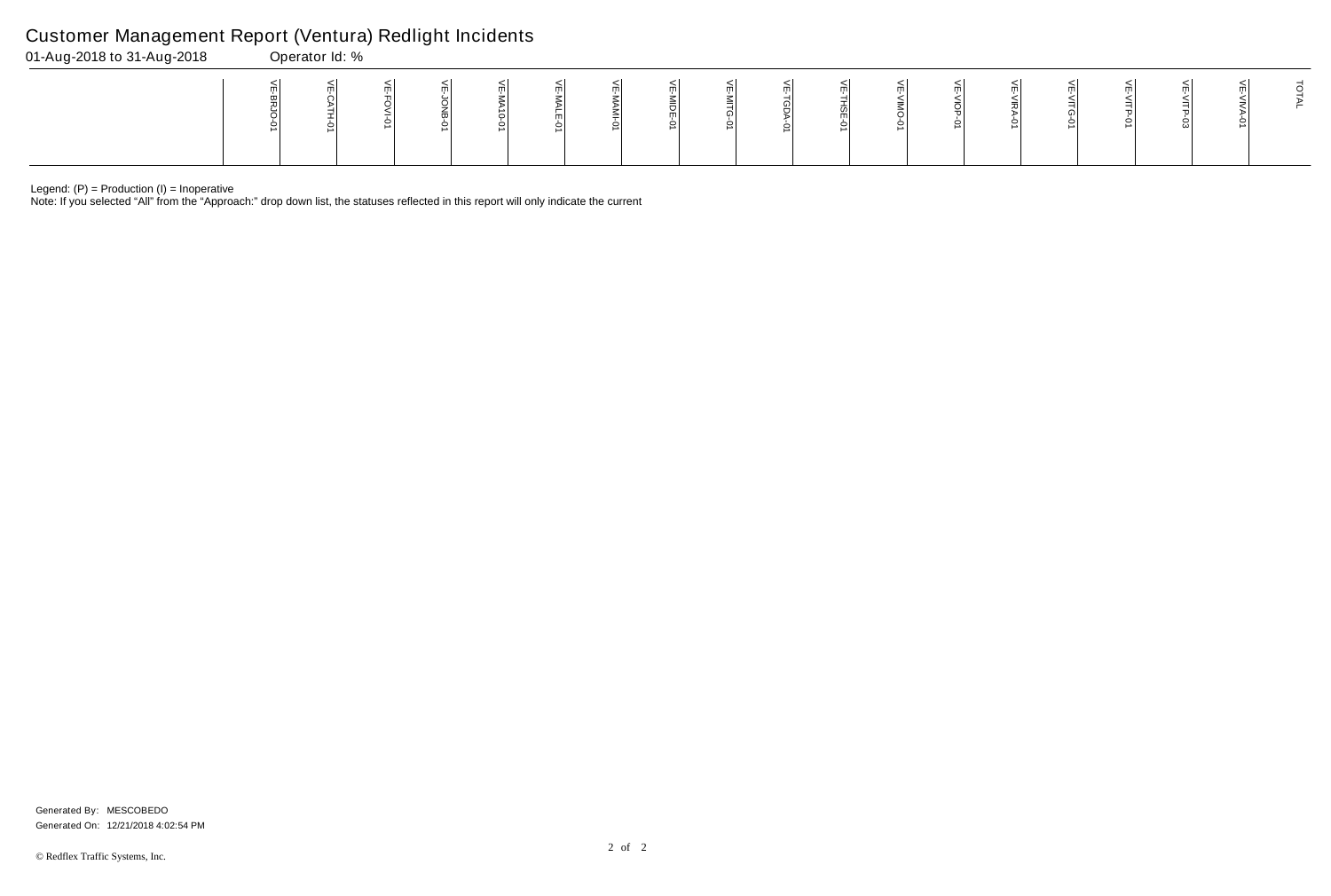|                              | 01-Sep-2018 to 30-Sep-2018        |                | Operator Id: %          |                |                |                  |                |                |                 |                |                |                |                |                |                |                                                                 |                 |                          |                 |                |
|------------------------------|-----------------------------------|----------------|-------------------------|----------------|----------------|------------------|----------------|----------------|-----------------|----------------|----------------|----------------|----------------|----------------|----------------|-----------------------------------------------------------------|-----------------|--------------------------|-----------------|----------------|
|                              |                                   |                | $\frac{1}{2}$<br>CATH-0 | 늰<br>FOVI-01   | 늦              | VE-MA'<br>$-0-0$ | VE-MALE<br>ò   | ۴              | VE-MIDE-01      | VE-MITG-0      | VE-TGDA-0      | VE-THSE-01     | VE-VIMO-01     | VE-VIOP-01     | VE-VIRA-01     | $\stackrel{\textstyle<}{\scriptstyle\rm m}$<br><b>NITG</b><br>Ş | VE-VITP-01      | $\widetilde{\mathbb{F}}$ | 늰               | TOTAL          |
|                              | <b>Total Processed Incidents</b>  | 20             | 121                     | 24             | 20             | 177              | 74             | 41             | 93              | 109            | 14             | 51             | 42             | 58             | 45             | 211                                                             | 193             | 199                      | 64              | 1556           |
|                              | Less Uncontrollable Factors       |                |                         |                |                |                  |                |                |                 |                |                |                |                |                |                |                                                                 |                 |                          |                 |                |
| Obstruction                  | <b>Driver Obstruction/Duckers</b> | 4              | 10                      | $\overline{4}$ | $\overline{0}$ | $\overline{7}$   | $5^{\circ}$    | $\overline{2}$ | 6               | $\overline{1}$ | $\overline{0}$ | $\overline{c}$ | $\overline{2}$ | 6              | $\overline{7}$ | 21                                                              | 6               | $\overline{2}$           | 8               | 93             |
|                              | Motor Cycle Helmet                | $\mathbf 0$    | $\Omega$                | $\mathbf 0$    | $\overline{1}$ | 2                | $\mathbf{0}$   | $\mathbf 0$    |                 | $\overline{2}$ | $\mathbf 0$    | -1             | $\mathbf{0}$   | $\overline{0}$ | $\mathbf 0$    | $\overline{2}$                                                  | $\mathbf{1}$    | $\overline{1}$           | $\overline{0}$  | 11             |
|                              | <b>Plate Obstruction</b>          | $\overline{0}$ | -1                      | $\overline{1}$ | $\overline{1}$ | 6                | 5              | $\overline{1}$ |                 | $\mathbf{0}$   | 0              | $\overline{0}$ | $\mathbf{0}$   | $\overline{0}$ | $\overline{0}$ | -1                                                              | $\overline{0}$  | $\overline{1}$           | $\mathbf{3}$    | 21             |
|                              | <b>Signal Obstruction</b>         | $\mathbf 0$    | $\Omega$                | $\overline{1}$ | $\mathbf 0$    | 0                | $\mathbf{0}$   | $\overline{0}$ | $\mathbf 0$     | $\overline{0}$ | $\mathbf 0$    | $\overline{0}$ | $\mathbf{0}$   | $\overline{0}$ | $\overline{0}$ | $\mathbf 0$                                                     | $\overline{0}$  | $\overline{1}$           | $\overline{0}$  | $\overline{c}$ |
|                              | Vehicle Obstruction               | -1             | $\overline{2}$          | $\overline{0}$ | $\overline{0}$ | 9                | $\mathbf{0}$   | $\overline{2}$ | $\overline{0}$  | $\mathbf{2}$   | $\overline{0}$ | 4              | $\overline{0}$ | $\overline{0}$ | $\overline{1}$ | 14                                                              | 6               | 5                        | $\overline{2}$  | 48             |
| Police                       | Driver Obstruction (PD)           | $\mathbf 0$    | -1                      | $\overline{0}$ | $\mathbf 0$    | $\mathbf 0$      | $\mathbf{0}$   | $\mathbf 0$    | $\mathbf 0$     | $\overline{0}$ | $\mathbf 0$    | $\overline{0}$ | $\mathbf{1}$   | $\overline{0}$ | $\mathbf 0$    | $\overline{0}$                                                  | $\mathbf 0$     | $\mathbf 0$              | $\overline{0}$  | $\overline{2}$ |
| Rejects                      | Multiple vehicles in frame        | $\overline{0}$ | $\Omega$                | $\overline{0}$ | $\mathbf 0$    | 0                | $\mathbf{0}$   | $\overline{0}$ | $\mathbf 0$     | $\overline{0}$ | $\mathbf 0$    | $\overline{0}$ | $\mathbf{0}$   | 0              | $\mathbf 0$    |                                                                 | $\overline{1}$  | $\mathbf 0$              | $\mathbf 0$     | $\overline{2}$ |
|                              | On or Passed the Stop Bar (PD).   | $\overline{0}$ | $\overline{2}$          | $\overline{0}$ | $\overline{0}$ | 4                | $\mathbf{0}$   | $\overline{0}$ | $\overline{4}$  | -1             | 0              | $\overline{2}$ | $\mathbf{0}$   | $\overline{0}$ | $\overline{0}$ | $\overline{0}$                                                  | $\overline{2}$  | $\overline{4}$           | $5\overline{)}$ | 24             |
|                              | <b>Police Discretion</b>          | $\overline{0}$ | $\overline{0}$          | $\overline{0}$ | $\overline{0}$ | $\overline{2}$   | $\mathbf{0}$   | $\overline{0}$ | $\overline{0}$  | $\overline{0}$ | $\mathbf{0}$   | $\overline{0}$ | $\mathbf{0}$   | $\overline{0}$ | $\overline{0}$ | $\overline{0}$                                                  | $\mathbf{1}$    | $\mathbf 0$              | $\overline{0}$  | 3              |
|                              | Safe Turn On Red                  | $\mathbf 0$    | $\overline{4}$          | $\mathbf 0$    | $\mathbf 0$    | 0                | $\mathbf{0}$   | $\overline{0}$ | $5\overline{)}$ | -1             | $\mathbf 0$    | $\overline{0}$ | $\mathbf{0}$   | $\overline{0}$ | $\mathbf 0$    | $\mathbf 0$                                                     | $\mathbf 0$     | $\mathbf 0$              | $\overline{0}$  | $10\,$         |
|                              | Sun Glare                         | $\overline{0}$ | $\overline{0}$          | $\overline{0}$ | $\overline{0}$ | -1               | $\overline{0}$ | $\overline{0}$ | $\overline{0}$  | -1             | 0              | $\overline{0}$ | $\overline{0}$ | $\overline{1}$ | $\overline{0}$ | $\overline{2}$                                                  | $\overline{0}$  | $\mathbf 0$              | $\overline{0}$  | 5              |
|                              | Vehicle Obstruction               | $\overline{0}$ | $\overline{2}$          | $\overline{0}$ | $\overline{0}$ | $\overline{0}$   | $\mathbf{0}$   | $\overline{0}$ | $\overline{0}$  | $\overline{0}$ | $\mathbf{0}$   | $\overline{0}$ | $\mathbf{0}$   | $\overline{0}$ | $\mathbf 0$    | $\overline{0}$                                                  | $\overline{0}$  | $\mathbf 0$              | $\overline{0}$  | $\overline{c}$ |
| Policy/Weath                 | <b>Extended Vehicle</b>           | $\mathbf 0$    | $\Omega$                | $\mathbf 0$    | $\pmb{0}$      | 0                | $\mathbf 0$    | $\overline{1}$ | $\mathbf 0$     | $\mathbf 0$    | $\mathbf 0$    | $\overline{0}$ | 3              | $\mathbf 0$    | $\mathbf 0$    | 0                                                               | $\mathbf 0$     | $\overline{1}$           |                 | 6              |
| er                           | Sun Glare                         | 3              | -9                      | $\overline{0}$ | $\overline{2}$ | 23               | $\overline{2}$ | $\mathbf{3}$   | 6               | 19             | 3              | 6              | -1             | $\overline{1}$ | 12             | 6                                                               | 19              | 22                       | 15              | 152            |
|                              | Weather/Nature                    | $\overline{0}$ | $\overline{0}$          | $\overline{0}$ | $\overline{0}$ | - 1              | $\mathbf 0$    | $\overline{0}$ | $\overline{0}$  | $\overline{0}$ | $\overline{0}$ | $\overline{0}$ | $\mathbf{0}$   | $\overline{0}$ | $\overline{0}$ | $\overline{0}$                                                  | $\overline{0}$  | $\mathbf{0}$             | $\overline{0}$  | $\overline{1}$ |
| Registration                 | Paper Plates                      | $\overline{2}$ |                         | $\overline{0}$ | $\overline{1}$ | 7                | 3              | $\mathbf 0$    | -3              | 3              | $\mathbf 0$    |                | 3              | $\overline{1}$ | -1             | 10                                                              | $5\phantom{.0}$ | $\overline{1}$           |                 | 50             |
| Issues                       | Wrong or No DMV                   | -1             | 0                       | -1             | $\overline{2}$ | 6                |                | $\overline{2}$ | -3              | $\overline{2}$ |                | $\overline{0}$ | 2              | 4              | $\overline{0}$ |                                                                 | 9               | 8                        |                 | 44             |
| Total                        |                                   | 11             | 39                      | $\overline{7}$ | $\overline{7}$ | 68               | 16             | 11             | 29              | 32             | $\overline{4}$ | 16             | 12             | 13             | 21             | 58                                                              | 50              | 46                       | 36              | 476            |
| Sub Total Violations         |                                   | 9              | 82                      | 17             | 13             | 109              | 58             | 30             | 64              | 77             | 10             | 35             | 30             | 45             | 24             | 153                                                             | 143             | 153                      | 28              | 1080           |
| Less in Progress             |                                   | 0              |                         | 0              | $\mathbf 0$    | 0                |                | $\mathbf 0$    | 0               | $\mathbf 0$    | $\mathbf 0$    | $\overline{0}$ | $\Omega$       | $\overline{0}$ | 0              | $\mathbf 0$                                                     | 0               | $\mathbf{0}$             | $\Omega$        | - 0            |
|                              | <b>Available For Prosecution</b>  | 9              | 82                      | 17             | 13             | 109              | 58             | 30             | 64              | 77             | 10             | 35             | 30             | 45             | 24             | 153                                                             | 143             | 153                      | 28              | 1080           |
| Less Rejects                 |                                   |                |                         |                |                |                  |                |                |                 |                |                |                |                |                |                |                                                                 |                 |                          |                 |                |
| Camera<br>Malfunction        | Face Camera Focus Blurry          | $0 - 00\%$     | $0 - 00%$               | $0 - 00\%$     | $0 - 00%$      | 0-00%            | 0-00%          | $0 - 00%$      | $0 - 00%$       | $0 - 00\%$     | $0 - 00\%$     | $0 - 00%$      | $0 - 00%$      | $0 - 00\%$     | $0 - 00\%$     | 1-01%                                                           | $0 - 00%$       | 0-00%                    | $0 - 00\%$      | 1-00%          |
|                              | Face Not in Frame                 | $0 - 00%$      | $0 - 00\%$              | $0 - 00\%$     | $0 - 00%$      | $0 - 00%$        | 0-00%          | $0 - 00%$      | 1-02%           | $0 - 00\%$     | 0-00%          | $0 - 00%$      | $0 - 00%$      | $0 - 00%$      | $0 - 00\%$     | $0 - 00%$                                                       | 0-00%           | $0 - 00\%$               | $0 - 00\%$      | 1-00%          |
|                              | Image Missing                     | $0 - 00%$      | 2-02%                   | $0 - 00\%$     | $0 - 00%$      | $0 - 00\%$       | 0-00%          | 0-00%          | $0 - 00%$       | 0-00%          | $0 - 00\%$     | $0 - 00%$      | $0 - 00%$      | $0 - 00%$      | $0 - 00\%$     | $0 - 00%$                                                       | 0-00%           | $0 - 00\%$               | $0 - 00\%$      | 2-00%          |
|                              | <b>Test Pattern</b>               | $0 - 00\%$     | $0 - 00\%$              | $0 - 00\%$     | $0 - 00%$      | $0 - 00%$        | 0-00%          | 0-00%          | $0 - 00%$       | $0 - 00\%$     | 0-00%          | $0 - 00%$      | $0 - 00%$      | $0 - 00\%$     | 1-04%          | $0 - 00%$                                                       | 2-01%           | $0 - 00\%$               | $0 - 00\%$      | 3-00%          |
| Police                       | Driver Unidentifiable images poor | $0 - 00%$      | 2-02%                   | 1-06%          | $0 - 00%$      | 3-03%            | 4-07%          | 4-13%          | 3-05%           | 7-09%          | 0-00%          | $0 - 00%$      | $0 - 00%$      | 2-04%          | $3 - 12%$      | 1-01%                                                           | 10-07%          | 2-01%                    | $3 - 11%$       | 45-04%         |
| Rejects                      | Plate Unclear                     | $0 - 00%$      | $0 - 00%$               | $0 - 00\%$     | $0 - 00%$      | $0 - 00\%$       | $0 - 00\%$     | $0 - 00%$      | 0-00%           | $0 - 00%$      | $0 - 00\%$     | $0 - 00%$      | 0-00%          | $0 - 00%$      | $0 - 00\%$     | 1-01%                                                           | 0-00%           | $0 - 00\%$               | $0 - 00\%$      | 1-00%          |
|                              | Red-light not visible in          | $0 - 00\%$     | $0 - 00\%$              | $0 - 00\%$     | $0 - 00%$      | $0 - 00%$        | 0-00%          | 0-00%          | $0 - 00%$       | $0 - 00\%$     | 0-00%          | $0 - 00%$      | $0 - 00%$      | 0-00%          | $0 - 00%$      | $0 - 00%$                                                       | 0-00%           | 5-03%                    | $0 - 00%$       | 5-00%          |
| Process<br>Issues            | Too Old                           | $0 - 00\%$     | 1-01%                   | $0 - 00\%$     | $0 - 00\%$     | 1-01%            | 2-03%          | $0 - 00%$      | 1-02%           | $0 - 00\%$     | $0 - 00\%$     | 2-06%          | $0 - 00\%$     | 1-02%          | 2-08%          | $0 - 00\%$                                                      | 3-02%           | 3-02%                    | $0 - 00\%$      | 16-01%         |
| Total                        |                                   | $0 - 00\%$     | $5 - 06%$               | 1-06%          | $0 - 00\%$     | 4-04%            | $6 - 10%$      | $4 - 13%$      | 5-08%           | 7-09%          | $0 - 00\%$     | $2 - 06%$      | $0 - 00\%$     | $3 - 07%$      | $6 - 25%$      | $3 - 02%$                                                       | 15-10%          | 10-07%                   | $3 - 11%$       | 74-07%         |
| <b>Approved Violations</b>   |                                   | 9-100%         | 77-94%                  | 16-94%         | 13-100%        | 105-96%          | 52-90%         | 26-87%         | 59-92%          | 70-91%         | 10-100%        | 33-94%         | 30-100%        | 42-93%         | 18-75%         | 150-98%                                                         | 128-90%         | 143-93%                  | 25-89%          | 1006-93%       |
| <b>Total Notices Printed</b> |                                   | 9-100%         | 77-94%                  | 16-94%         | 13-100%        | 105-96%          | 52-90%         | 26-87%         | 59-92%          | 70-91%         | 10-100%        | 33-94%         | 30-100%        | 42-93%         | 18-75%         | 150-98%                                                         | 128-90%         | 143-93%                  | 25-89%          | 1006-93%       |

Generated On: 12/21/2018 4:03:29 PM Generated By: MESCOBEDO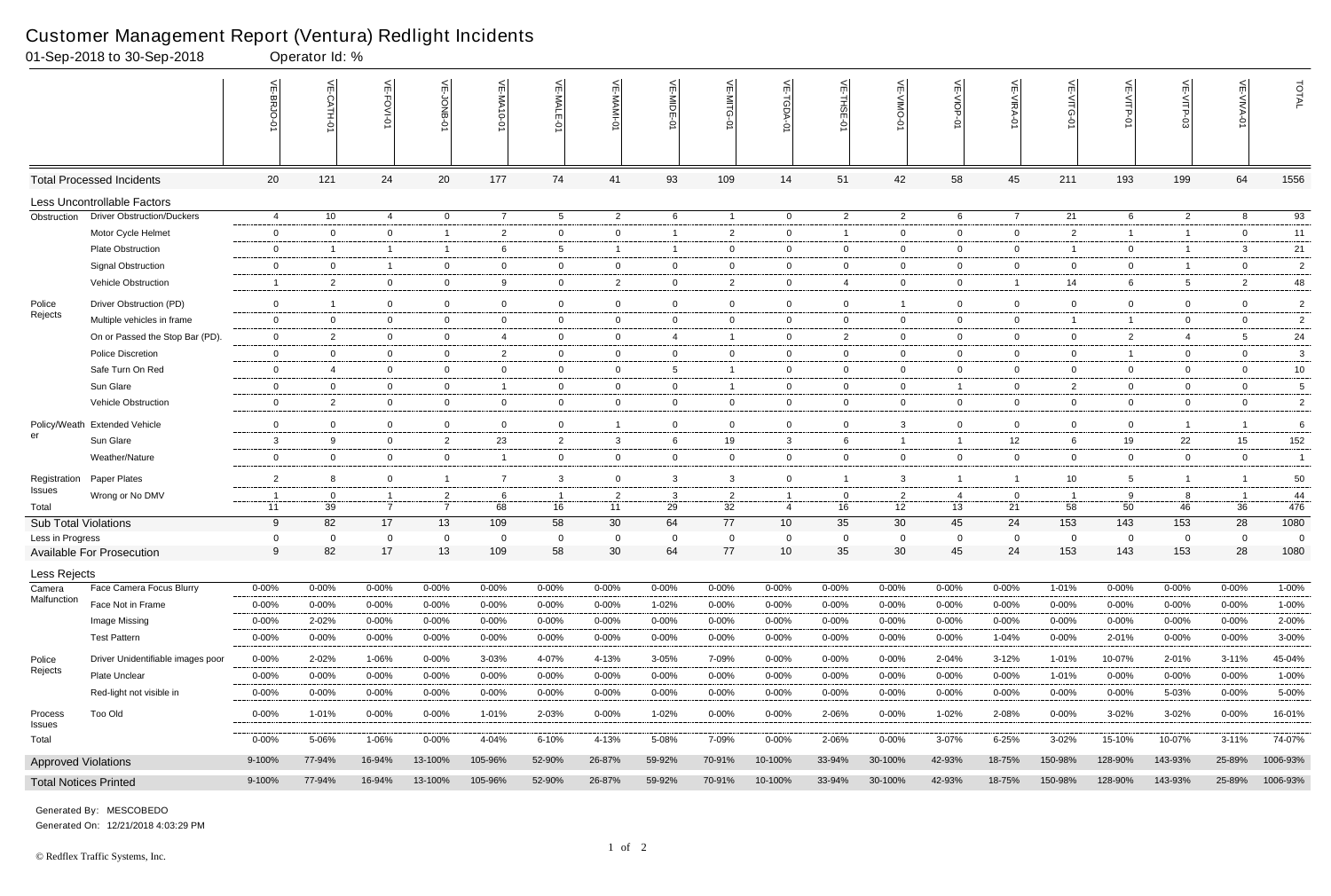Note: If you selected "All" from the "Approach:" drop down list, the statuses reflected in this report will only indicate the current

## Customer Management Report (Ventura) Redlight Incidents

| 01-Sep-2018 to 30-Sep-2018 | Operator Id: % |  |  |  |  |  |     |  |  |  |  |
|----------------------------|----------------|--|--|--|--|--|-----|--|--|--|--|
|                            |                |  |  |  |  |  | m l |  |  |  |  |

Generated On: 12/21/2018 4:03:29 PM Generated By: MESCOBEDO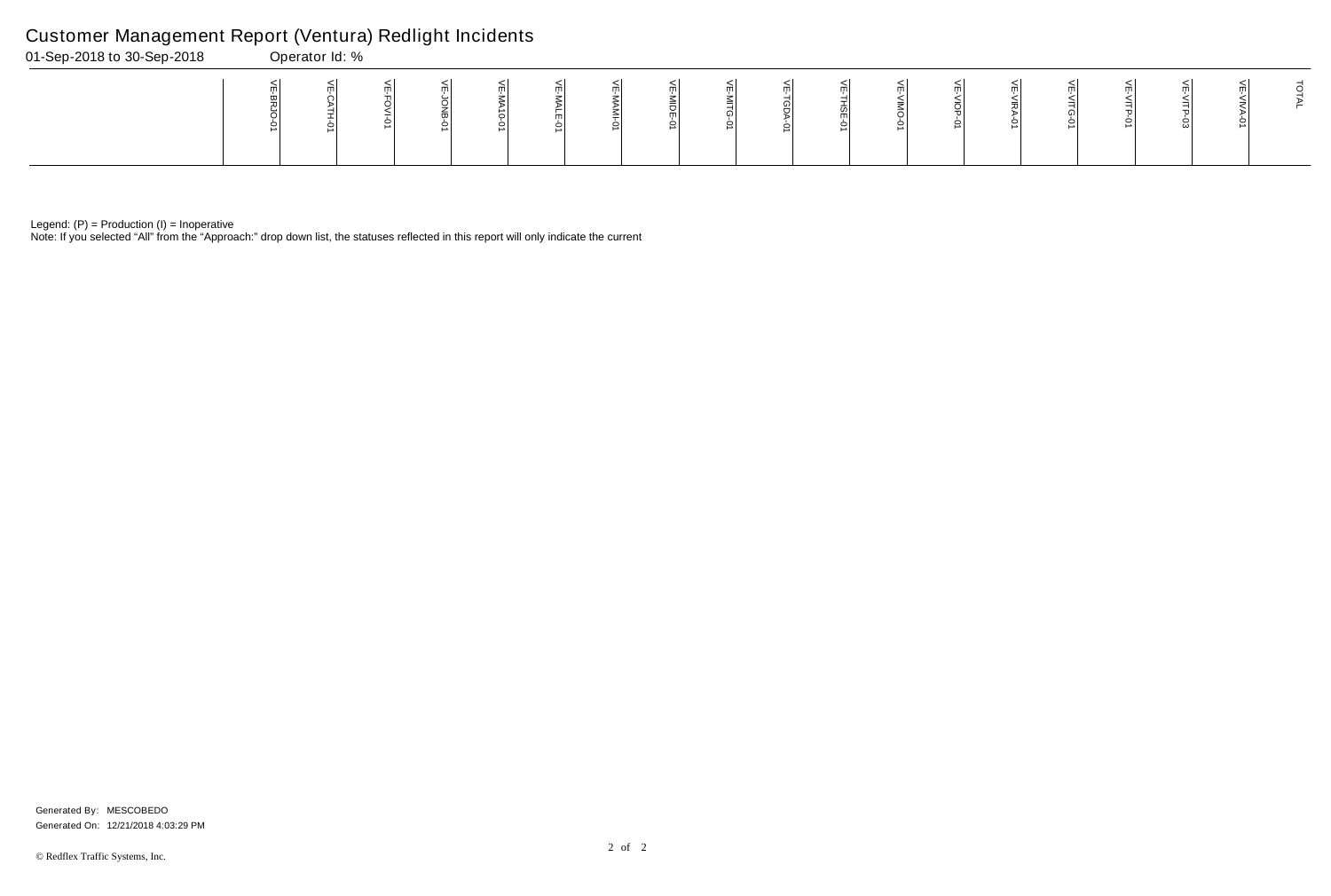|                              | 01-Oct-2018 to 31-Oct-2018               |                      | Operator Id: %          |                          |                         |                    |                        |                     |                      |                        |                         |                          |                    |                          |                     |                        |                        |                       |                      |                |
|------------------------------|------------------------------------------|----------------------|-------------------------|--------------------------|-------------------------|--------------------|------------------------|---------------------|----------------------|------------------------|-------------------------|--------------------------|--------------------|--------------------------|---------------------|------------------------|------------------------|-----------------------|----------------------|----------------|
|                              |                                          |                      | $\frac{1}{2}$           | VE-FOVI-01               | 늦                       | VE-MA10-01         | VE-MALE                | VE-MAMI-0           | VE-MIDE-01           | VE-MITG-01             | VE-TGDA-0               | $\frac{1}{2}$<br>THSE-01 | $\leq$             | VE-VIOP                  | VE-VIRA-01          | VE-VITG-01             | VE-VITP-01             | VE-VITP-03            | 늰                    | TOTAL          |
|                              | <b>Total Processed Incidents</b>         | 41                   | 161                     | 19                       | 26                      | 205                | $\overline{2}$         | 58                  | 98                   | 97                     | 23                      | 40                       | 23                 | 64                       | 34                  | 235                    | 229                    | 206                   | 81                   | 1642           |
|                              | Less Uncontrollable Factors              |                      |                         |                          |                         |                    |                        |                     |                      |                        |                         |                          |                    |                          |                     |                        |                        |                       |                      |                |
| Obstruction                  | <b>Driver Obstruction/Duckers</b>        | $\overline{2}$       | 14                      | 4                        | $\overline{0}$          | 15                 | $\overline{0}$         | $\mathbf{3}$        | $\mathbf{3}$         | $\overline{2}$         | $\overline{1}$          | $\overline{0}$           | $\overline{1}$     | 12                       | $\mathbf{3}$        | 24                     | $\overline{2}$         | 5                     | 4                    | 95             |
|                              | Motor Cycle Helmet                       | $\mathbf 0$          | $\overline{\mathbf{1}}$ | $\overline{0}$           | $\mathbf 0$             | $\overline{2}$     | $\mathbf 0$            | $\mathbf 0$         | $\overline{0}$       | $\overline{0}$         | $\overline{0}$          | $\mathbf 0$              |                    | $\overline{1}$           | $\mathbf 0$         | $\mathbf 0$            | $\mathbf 0$            | $\overline{1}$        | $\mathbf 0$          | 6              |
|                              | <b>Plate Obstruction</b>                 | $\overline{1}$       | - 1                     | $\mathbf 0$              | $\overline{1}$          | 10                 | $\overline{0}$         | $\overline{1}$      | $\overline{2}$       | $\overline{0}$         | $\overline{2}$          | $\overline{1}$           | 0                  | $\overline{0}$           | $\mathbf{0}$        | $\mathbf{1}$           | $\overline{0}$         | $\overline{0}$        | $\mathbf{3}$         | 23             |
|                              | <b>Signal Obstruction</b>                | $\mathbf 0$          | $\mathbf 0$             | $\overline{0}$           | $\mathbf 0$             | $\overline{0}$     | $\overline{0}$         | $\mathbf 0$         | $\overline{0}$       | $\overline{0}$         | $\overline{0}$          | $\mathbf 0$              | 0                  | $\overline{0}$           | $\Omega$            | $\overline{0}$         | $\overline{0}$         | $\overline{2}$        | $\mathbf 0$          | $\overline{2}$ |
|                              | Vehicle Obstruction                      | $\overline{1}$       | 3                       | $\mathbf{1}$             | $\overline{1}$          | 10                 | $\mathbf 0$            | $\mathbf{3}$        | $\overline{1}$       | -1                     | $\mathbf{0}$            | $\overline{1}$           | $\overline{0}$     | $\overline{2}$           | $\overline{2}$      | 11                     | 6                      | $\overline{2}$        | $\overline{1}$       | 46             |
| Police                       | <b>Gender Mismatch</b>                   | $\bf{0}$             | $\overline{0}$          | $\overline{0}$           | $\mathbf 0$             | $\mathbf 0$        | $\overline{0}$         | $\mathbf 0$         | $\overline{0}$       | 1                      | $\overline{0}$          | $\mathbf 0$              | $\overline{0}$     | $\mathbf 0$              | $\mathbf 0$         | $\overline{0}$         | $\mathbf 0$            | $\overline{0}$        | $\overline{0}$       | $\overline{1}$ |
| Rejects                      | On or Passed the Stop Bar (PD).          | $\overline{0}$       | $\overline{7}$          | $\overline{0}$           | $\overline{1}$          | 8                  | $\mathbf 0$            | $\mathbf 0$         | 13                   | 1                      | $\overline{0}$          |                          | $\mathbf 0$        | $\overline{0}$           | $\mathbf 0$         | $\mathbf 0$            | $\overline{4}$         | $\overline{4}$        | 9                    | 48             |
|                              | Police Discretion                        | $\overline{0}$       | $\overline{0}$          | $\overline{0}$           | $\overline{0}$          | $\mathbf{0}$       | $\overline{0}$         | $\mathbf 0$         | $\overline{0}$       | $\overline{0}$         | $\overline{0}$          | $\overline{1}$           | 0                  | $\overline{0}$           | $\overline{1}$      | $\overline{0}$         | $\overline{0}$         | $\overline{1}$        | $\overline{0}$       | 3              |
|                              | Safe Turn On Red                         | $\mathbf 0$          | 5                       | $\overline{0}$           | $\overline{0}$          | $\mathbf 0$        | $\overline{0}$         | $\overline{0}$      | $\overline{4}$       | $\mathbf{1}$           | $\overline{0}$          | $\overline{0}$           | $\overline{0}$     | $\overline{0}$           | $\mathbf 0$         | $\overline{0}$         | $\overline{0}$         | $\mathbf{0}$          | $\overline{2}$       | 12             |
|                              | Sun Glare                                | $\bf{0}$             | $\mathbf 0$             | $\mathbf 0$              | $\mathbf 0$             | $\mathbf 0$        | $\overline{0}$         | $\mathbf 0$         | $\overline{0}$       | $\mathbf{1}$           | $\overline{0}$          | $\overline{1}$           | 0                  | $\mathbf 0$              | $\mathbf 0$         | $\mathbf 0$            | $\overline{0}$         | $\mathbf 0$           | $\mathbf 0$          | $\overline{2}$ |
|                              | Vehicle Obstruction                      | $\overline{0}$       | $\mathbf{3}$            | $\overline{0}$           | $\overline{1}$          | $\overline{0}$     | $\overline{0}$         | $\overline{0}$      | $\overline{0}$       | $\overline{0}$         | $\overline{0}$          | $\overline{0}$           | $\overline{0}$     | $\overline{0}$           | $\mathbf 0$         | $\overline{0}$         | $\overline{0}$         | $\overline{1}$        | $\overline{0}$       | 5              |
| Policy/Weath                 | <b>Extended Vehicle</b>                  | $\mathbf 0$          | $\overline{\mathbf{1}}$ | $\overline{0}$           | $\overline{0}$          | $\overline{2}$     | $\mathbf 0$            | $\mathbf 0$         | $\overline{0}$       | $\mathbf 0$            | $\overline{0}$          | $\mathbf 0$              | $\overline{0}$     | $\overline{0}$           | $\mathbf 0$         | $\overline{0}$         | $\overline{2}$         | $\mathbf 0$           | $\mathbf 0$          | 5              |
| er                           | Sun Glare                                | 11                   | 17                      | $\overline{0}$           | $\overline{4}$          | 20                 | $\overline{0}$         | $\mathbf{3}$        | $\overline{7}$       | 19                     | $\overline{4}$          | $\overline{4}$           | 0                  | $\overline{4}$           | 10                  | 13                     | 27                     | 21                    | 20                   | 184            |
|                              | Weather/Nature                           | $\overline{1}$       | $\mathbf 0$             | $\mathbf 0$              | $\overline{0}$          | $\mathbf 0$        | $\mathbf 0$            | $\overline{0}$      | $\mathbf 0$          | $\overline{0}$         | $\overline{0}$          | $\mathbf 0$              | $\overline{0}$     | $\overline{0}$           | $\mathbf 0$         | $\overline{0}$         | $\overline{0}$         | 0                     | $\mathbf 0$          | $\mathbf{1}$   |
| Registration                 | Paper Plates                             | $\overline{1}$       | $5\overline{5}$         | $\mathbf{1}$             | $\overline{0}$          | $\overline{4}$     | $\mathbf 0$            | 5                   | $\overline{2}$       | $\overline{0}$         | $\overline{2}$          | $\overline{1}$           | $\overline{1}$     | $\mathbf{3}$             | $\overline{1}$      | 9                      | 11                     | 9                     | 3                    | 58             |
| Issues                       | Wrong or No DMV                          | $\overline{0}$       | -3                      | 0                        | $\mathbf 0$             | $\overline{2}$     | $\mathbf{0}$           | $\overline{2}$      | $\overline{2}$       | 3                      | $\mathbf{0}$            | $\mathbf{0}$             | 0                  | $\mathbf{0}$             | 0                   | 5                      | $\overline{7}$         | -4                    | $\overline{0}$       | 28             |
| Total                        |                                          | 17                   | 60                      | 6                        | 8                       | 73                 | $\mathbf 0$            | 17                  | 34                   | 29                     | 9                       | 10                       | 3                  | 22                       | 17                  | 63                     | 59                     | 50                    | 42                   | 519            |
| <b>Sub Total Violations</b>  |                                          | 24                   | 101                     | 13                       | 18                      | 132                | $\overline{2}$         | 41                  | 64                   | 68                     | 14                      | 30                       | 20                 | 42                       | 17                  | 172                    | 170                    | 156                   | 39                   | 1123           |
| Less in Progress             | Available For Prosecution                | $\overline{0}$<br>24 | $\overline{0}$<br>101   | $\mathbf 0$<br>13        | $\mathbf 0$<br>18       | - 0<br>132         | 0<br>$\overline{2}$    | $\mathbf 0$<br>41   | $\overline{0}$<br>64 | $\mathbf 0$<br>68      | $\mathbf{0}$<br>14      | 0<br>30                  | 0<br>20            | $\mathbf{0}$<br>42       | $\Omega$<br>17      | $\mathbf 0$<br>172     | $\mathbf 0$<br>170     | $\overline{0}$<br>156 | $\overline{0}$<br>39 | - 0<br>1123    |
|                              |                                          |                      |                         |                          |                         |                    |                        |                     |                      |                        |                         |                          |                    |                          |                     |                        |                        |                       |                      |                |
| Less Rejects                 |                                          |                      |                         |                          |                         |                    |                        |                     |                      |                        |                         |                          |                    |                          |                     |                        |                        |                       |                      |                |
| Camera<br>Malfunction        | Misc Camera Issue<br>Rear Plate No Flash | 0-00%                | 0-00%                   | $0 - 00%$                | $0 - 00%$               | 0-00%              | $1 - 50%$              | $0 - 00%$           | $0 - 00%$            | $0 - 00%$              | $0 - 00%$               | $0 - 00%$                | $0 - 00%$          | $0 - 00%$                | $0 - 00%$           | $0 - 00%$              | $0 - 00%$              | 0-00%                 | $0 - 00%$            | 1-00%          |
|                              | Scene Image Flash Inappropriate          | 0-00%<br>$0 - 00%$   | 0-00%<br>$0 - 00%$      | $0 - 00\%$<br>$0 - 00\%$ | $0 - 00\%$<br>$0 - 00%$ | 1-01%<br>$0 - 00%$ | $0 - 00%$<br>$0 - 00%$ | $0 - 00\%$<br>0-00% | $0 - 00%$<br>2-03%   | $0 - 00%$<br>$0 - 00%$ | $0 - 00\%$<br>$0 - 00%$ | $0 - 00%$<br>$0 - 00%$   | 0-00%<br>$0 - 00%$ | $0 - 00\%$<br>$0 - 00\%$ | 0-00%<br>$0 - 00\%$ | $0 - 00%$<br>$0 - 00%$ | $0 - 00%$<br>$0 - 00%$ | $0 - 00\%$<br>0-00%   | 0-00%<br>$0 - 00%$   | 1-00%<br>2-00% |
|                              | Scene Image No Flash                     | $0 - 00%$            | 0-00%                   | $0 - 00\%$               | $0 - 00\%$              | $0 - 00\%$         | $0 - 00\%$             | $0 - 00\%$          | 1-02%                | $0 - 00%$              | $0 - 00\%$              | $0 - 00%$                | 0-00%              | $0 - 00\%$               | $0 - 00%$           | 0-00%                  | $0 - 00%$              | $0 - 00\%$            | $0 - 00\%$           | 1-00%          |
|                              | <b>Test Pattern</b>                      | $0 - 00%$            | $0 - 00%$               | $0 - 00\%$               | 0-00%                   | $0 - 00%$          | $0 - 00\%$             | $0 - 00\%$          | $0 - 00%$            | $0 - 00\%$             | 0-00%                   | $0 - 00%$                | $0 - 00%$          | 0-00%                    | 0-00%               | 0-00%                  | 1-01%                  | 1-01%                 | $0 - 00\%$           | 2-00%          |
|                              |                                          |                      |                         |                          |                         |                    |                        |                     |                      |                        |                         |                          |                    |                          |                     |                        |                        |                       |                      |                |
| Police<br>Rejects            | Driver Unidentifiable images poor        | $0 - 00%$            | 1-01%                   | 1-08%                    | $0 - 00%$               | $0 - 00%$          | $0 - 00\%$             | 4-10%               | $0 - 00%$            | 1-01%                  | $0 - 00\%$              | $0 - 00%$                | 0-00%              | $0 - 00\%$               | $0 - 00\%$          | 1-01%                  | 2-01%                  | 1-01%                 | $0 - 00\%$           | 11-01%         |
|                              | Plate Unclear                            | 1-04%                | 0-00%                   | $0 - 00\%$               | $0 - 00\%$              | 4-03%              | $0 - 00%$              | $0 - 00\%$          | 0-00%                | $0 - 00%$              | $0 - 00\%$              | $0 - 00%$                | 0-00%              | $0 - 00\%$               | $0 - 00%$           | 0-00%                  | $0 - 00%$              | $0 - 00\%$            | $0 - 00%$            | 5-00%          |
|                              | Red-light not visible in                 | $0 - 00%$            | $0 - 00%$               | $0 - 00\%$               | 0-00%                   | $0 - 00%$          | $0 - 00\%$             | 0-00%               | $0 - 00%$            | $0 - 00%$              | 1-07%                   | $0 - 00%$                | $0 - 00%$          | 0-00%                    | 0-00%               | $0 - 00%$              | $0 - 00%$              | $0 - 00\%$            | $0 - 00%$            | 1-00%          |
| Process<br>Issues            | Too Old                                  | 0-00%                | 3-03%                   | 1-08%                    | 1-06%                   | 7-05%              | $0 - 00\%$             | $1 - 02%$           | 0-00%                | $0 - 00\%$             | $2 - 14%$               | $0 - 00%$                | 2-10%              | 2-05%                    | 0-00%               | 2-01%                  | 4-02%                  | 2-01%                 | 2-05%                | 29-03%         |
| Total                        |                                          | $1 - 04%$            | 4-04%                   | $2 - 15%$                | $1 - 06%$               | 12-09%             | 1-50%                  | $5 - 12%$           | 3-05%                | 1-01%                  | $3 - 21%$               | $0 - 00\%$               | 2-10%              | $2 - 05%$                | $0 - 00\%$          | $3 - 02%$              | $7 - 04%$              | 4-03%                 | $2 - 05%$            | 53-05%         |
| <b>Approved Violations</b>   |                                          | 23-96%               | 97-96%                  | 11-85%                   | 17-94%                  | 120-91%            | 1-50%                  | 36-88%              | 61-95%               | 67-99%                 | 11-79%                  | 30-100%                  | 18-90%             | 40-95%                   | 17-100%             | 169-98%                | 163-96%                | 152-97%               | 37-95%               | 1070-95%       |
| <b>Total Notices Printed</b> |                                          | 23-96%               | 97-96%                  | 11-85%                   | 17-94%                  | 120-91%            | $1 - 50%$              | 36-88%              | 61-95%               | 67-99%                 | 11-79%                  | 30-100%                  | 18-90%             | 40-95%                   | 17-100%             | 169-98%                | 163-96%                | 152-97%               | 37-95%               | 1070-95%       |

Generated On: 12/21/2018 4:04:03 PM Generated By: MESCOBEDO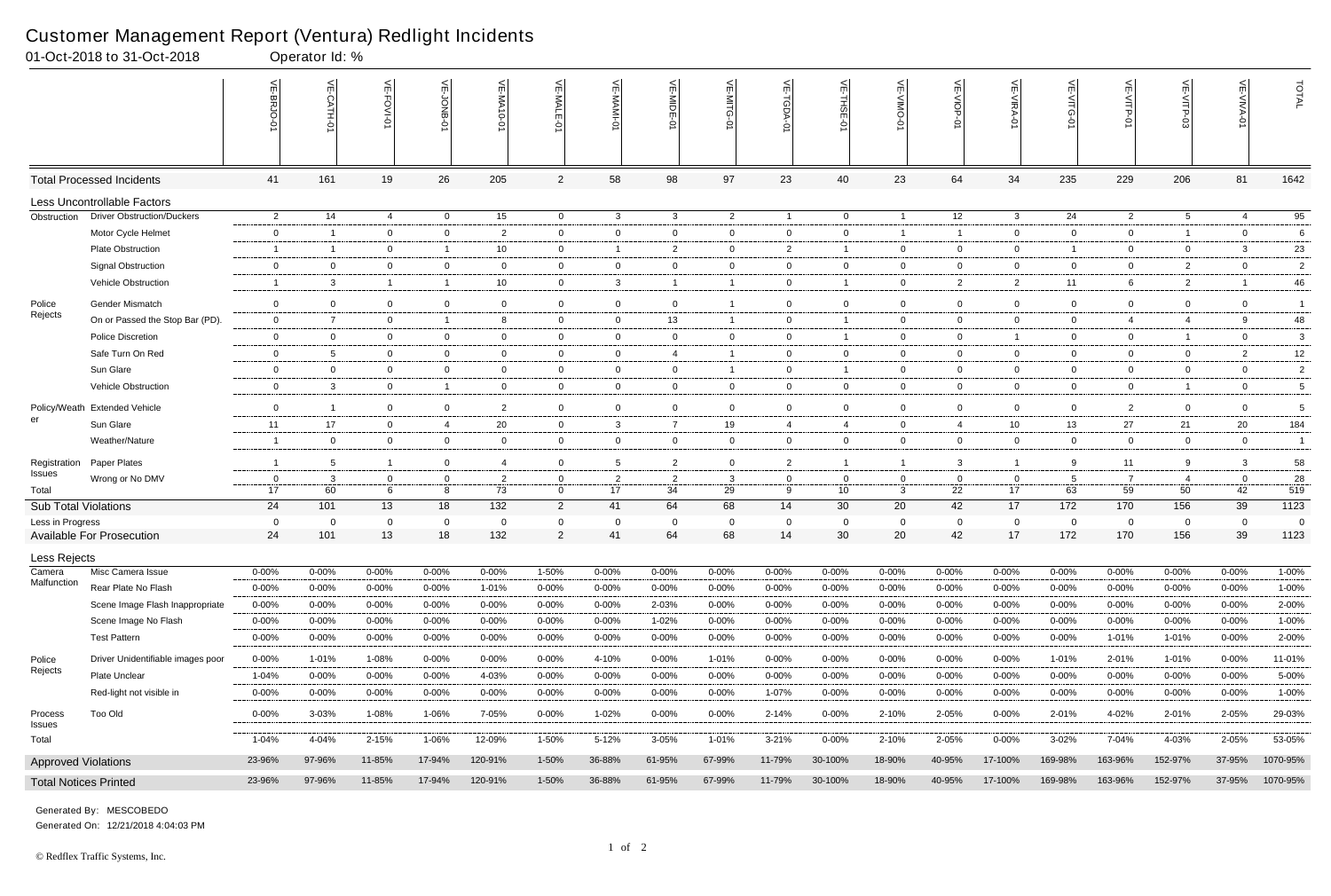Note: If you selected "All" from the "Approach:" drop down list, the statuses reflected in this report will only indicate the current

## Customer Management Report (Ventura) Redlight Incidents

| 01-Oct-2018 to 31-Oct-2018 | Operator Id: % |  |  |   |   |  |  |  |  |  |
|----------------------------|----------------|--|--|---|---|--|--|--|--|--|
|                            |                |  |  | ∸ | m |  |  |  |  |  |

Generated On: 12/21/2018 4:04:03 PM Generated By: MESCOBEDO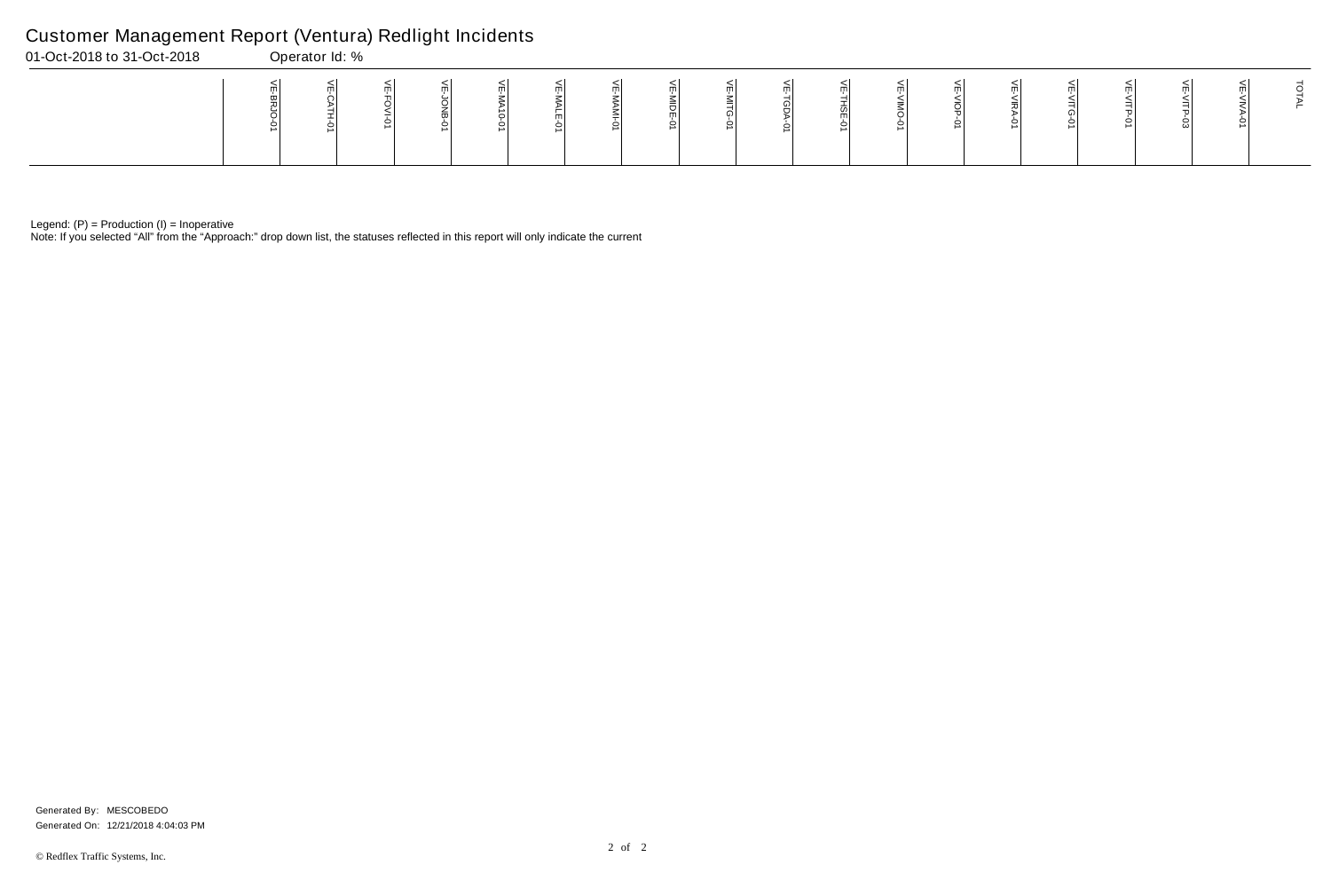|                              | 01-Nov-2018 to 30-Nov-2018        |                | Operator Id: % |                     |                   |                    |                |                |                |                   |                  |                |                |                      |                |                       |                 |                    |                      |                |
|------------------------------|-----------------------------------|----------------|----------------|---------------------|-------------------|--------------------|----------------|----------------|----------------|-------------------|------------------|----------------|----------------|----------------------|----------------|-----------------------|-----------------|--------------------|----------------------|----------------|
|                              |                                   |                | $\leq$<br>국    | اٺ<br>FOVI-01       | 늦                 | 닞<br>WA-<br>$-0-0$ | VE-MALE        |                | VE-MIDE-01     | VE-MITG-0         | VE-TGDA-0        | VE-THSE-01     | VE-VIMO-01     | VE-VIOP-07           | VE-VIRA-01     | ے<br><b>NITG</b><br>Ò | VE-VITP-01      | <b>SD-41IV</b>     | 늦                    | TOTAL          |
|                              | <b>Total Processed Incidents</b>  | 29             | 98             | 9                   | 15                | 202                | 58             | 55             | 92             | 87                | 12               | 46             | $\mathbf 0$    | 52                   | 61             | 195                   | 208             | 191                | 48                   | 1458           |
|                              | Less Uncontrollable Factors       |                |                |                     |                   |                    |                |                |                |                   |                  |                |                |                      |                |                       |                 |                    |                      |                |
| Obstruction                  | <b>Driver Obstruction/Duckers</b> | 3              | -6             | $\overline{0}$      | $\overline{1}$    | 10                 | 6              | $\overline{1}$ | $\overline{1}$ | $\overline{0}$    | $\overline{0}$   | $\overline{0}$ | $\overline{0}$ | $\mathbf{3}$         | 11             | 13                    | $5^{\circ}$     | $\overline{1}$     | $\overline{0}$       | 61             |
|                              | Motor Cycle Helmet                | $\mathbf 0$    | $\Omega$       | $\overline{0}$      | $\overline{0}$    | $\mathbf 0$        | $\mathbf{0}$   | $\overline{0}$ | $\mathbf 0$    | 0                 | 0                | $\overline{2}$ | $\mathbf{0}$   | $\overline{0}$       | $\overline{0}$ | -1                    | $\overline{0}$  | $\mathbf 0$        |                      | $\overline{4}$ |
|                              | <b>Plate Obstruction</b>          | $\overline{2}$ | $\Omega$       | $\overline{0}$      | $\overline{0}$    | 15 <sub>1</sub>    | 3              | $\overline{1}$ | $\overline{2}$ | $\mathbf{0}$      | $\mathbf 0$      | $\overline{0}$ | $\mathbf{0}$   | $\overline{1}$       | $\mathbf 0$    | 4                     | $\overline{0}$  | $\overline{1}$     | $\mathbf 0$          | 29             |
|                              | Vehicle Obstruction               | -1             | $\overline{4}$ | $\overline{0}$      | $\overline{1}$    | 5                  |                | 8              |                |                   | $\mathbf 0$      |                | $\mathbf{0}$   | $\overline{1}$       | $\overline{2}$ | 11                    | 3               | $\overline{2}$     | $\overline{2}$       | 44             |
| Police                       | Invalid Offense                   | $\overline{0}$ | $\mathbf 0$    | $\mathbf 0$         | $\mathbf 0$       | 0                  |                | $\overline{0}$ | $\mathbf 0$    | $\mathbf 0$       | $\overline{0}$   | $\overline{0}$ | $\mathbf 0$    | $\overline{0}$       | $\mathbf 0$    | $\mathbf 0$           | $\mathbf 0$     | $\mathbf 0$        | $\mathbf 0$          | $\overline{1}$ |
| Rejects                      | On or Passed the Stop Bar (PD).   | $\overline{2}$ | 2              | $\overline{0}$      | $\overline{1}$    | 6                  | $\mathbf{0}$   | $\overline{0}$ | 18             | $\mathbf{2}$      | 0                | $\overline{0}$ | $\mathbf{0}$   | $\overline{0}$       | -1             | $\mathbf 0$           | 4               | -5                 | $\overline{1}$       | 42             |
|                              | <b>Police Discretion</b>          | $\overline{0}$ | $\Omega$       | $\mathbf 0$         | $\mathbf 0$       |                    | $\mathbf{0}$   | $\overline{0}$ | 0              | $\mathbf 0$       |                  | $\overline{0}$ | $\mathbf{0}$   | $\mathbf{1}$         | $\overline{0}$ | $\mathbf 0$           | $\overline{0}$  | $\mathbf 0$        | $\overline{0}$       | 3              |
|                              | Safe Turn On Red                  | $\overline{0}$ | $\overline{2}$ | $\overline{0}$      | $\overline{0}$    | $\mathbf{0}$       | $\mathbf{0}$   | $\overline{0}$ | -1             | -1                | 0                | $\overline{0}$ | $\mathbf{0}$   | $\overline{0}$       | $\overline{0}$ | $\overline{0}$        | $\overline{0}$  | $\mathbf{0}$       | $\overline{2}$       | 6              |
|                              | <b>Vehicle Obstruction</b>        | $\mathbf 0$    | $\overline{1}$ | $\overline{0}$      | $\mathbf 0$       | $\mathbf 0$        | $\overline{0}$ | $\overline{0}$ | $\overline{0}$ | $\overline{0}$    | $\mathbf{0}$     | $\overline{0}$ | $\overline{0}$ | $\overline{1}$       | $\overline{0}$ | $\overline{0}$        | $\overline{0}$  | $\overline{1}$     | $\overline{0}$       | 3              |
|                              | Policy/Weath Extended Vehicle     | $\overline{0}$ | $\overline{2}$ | $\overline{0}$      | $\overline{0}$    | -1                 | $\overline{1}$ | $\overline{0}$ | $\mathbf 0$    | $\overline{0}$    | $\mathbf 0$      | $\overline{0}$ | $\mathbf{0}$   | $\overline{0}$       | $\overline{0}$ | $\overline{0}$        | $\overline{0}$  | $\overline{1}$     | $\mathbf{3}$         | 8              |
| er                           | Sun Glare                         | $\overline{2}$ | 10             | $\overline{0}$      | $\mathbf 0$       | 13                 | $\overline{2}$ | 8              | 9              | 20                | $\overline{1}$   | 10             | $\mathbf{0}$   | $5\overline{)}$      | 19             | 17                    | 32              | 26                 | 10                   | 184            |
|                              | Weather/Nature                    | $\overline{0}$ | 0              | $\overline{2}$      | $\overline{1}$    | $\mathbf 0$        | $\mathbf{0}$   | $\overline{0}$ | $\mathbf 0$    | $\mathbf{0}$      | 0                | $\overline{0}$ | $\mathbf{0}$   | $\overline{0}$       | $\overline{0}$ | $\overline{0}$        | $\overline{1}$  | $\mathbf 0$        | $\overline{0}$       | 4              |
| Registration                 | Paper Plates                      | $\overline{0}$ | $\overline{2}$ | $\overline{0}$      | $\overline{0}$    | 5                  | 5              | $\overline{1}$ |                | $\mathbf{3}$      | $\mathbf 0$      | $\overline{0}$ | $\mathbf{0}$   | $\overline{2}$       | $\mathbf 0$    | $\mathbf{1}$          | $5\overline{)}$ | $\overline{2}$     |                      | 28             |
| Issues                       | Wrong or No DMV                   | $\overline{2}$ | -4             | 0                   | -1                | -4                 | $\Omega$       |                | - 4            | 3                 |                  |                | 0              | $\overline{1}$       | $\overline{2}$ |                       | $\overline{7}$  | 9                  | $\overline{0}$       | 47             |
| Total                        |                                   | 12             | 33             | 2                   | $5\overline{)}$   | 60                 | 19             | 20             | 37             | 30                | $\mathbf{3}$     | 14             | $\mathbf{0}$   | 15                   | 35             | 54                    | $\overline{57}$ | 48                 | 20                   | 464            |
| <b>Sub Total Violations</b>  |                                   | 17             | 65             | $\overline{7}$      | 10                | 142                | 39             | 35             | 55             | 57                | 9                | 32             | $\overline{0}$ | 37                   | 26             | 141                   | 151             | 143                | 28                   | 994            |
| Less in Progress             | <b>Available For Prosecution</b>  | 0<br>17        | $\Omega$<br>65 | 0<br>$\overline{7}$ | $\mathbf 0$<br>10 | $\Omega$<br>142    | $\Omega$<br>39 | 0<br>35        | -0<br>55       | $\mathbf 0$<br>57 | $\mathbf 0$<br>9 | 0<br>32        | 0<br>0         | $\overline{0}$<br>37 | $\Omega$<br>26 | $\mathbf 0$<br>141    | 0<br>151        | $\mathbf 0$<br>143 | $\overline{0}$<br>28 | 0<br>994       |
| Less Rejects                 |                                   |                |                |                     |                   |                    |                |                |                |                   |                  |                |                |                      |                |                       |                 |                    |                      |                |
| Camera                       | Misc Camera Issue                 | $0 - 00%$      | 1-02%          | $0 - 00%$           | $0 - 00%$         | 0-00%              | $0 - 00\%$     | $0 - 00%$      | 0-00%          | $0 - 00%$         | $0 - 00%$        | $0 - 00%$      | $0 - 00%$      | $0 - 00%$            | $0 - 00%$      | 0-00%                 | 0-00%           | $0 - 00%$          | $0 - 00%$            | 1-00%          |
| Malfunction                  | Rear Plate No Flash               | $0 - 00%$      | 0-00%          | $0 - 00\%$          | 0-00%             | $0 - 00%$          | 1-03%          | $0 - 00%$      | $0 - 00%$      | 0-00%             | $0 - 00%$        | $0 - 00%$      | 0-00%          | $0 - 00%$            | $0 - 00\%$     | $0 - 00%$             | 0-00%           | $0 - 00\%$         | $0 - 00\%$           | 1-00%          |
|                              | <b>Test Pattern</b>               | $0 - 00%$      | 0-00%          | $0 - 00\%$          | $0 - 00%$         | 0-00%              | $0 - 00\%$     | $0 - 00%$      | 0-00%          | $0 - 00%$         | $0 - 00%$        | $0 - 00%$      | $0 - 00%$      | 0-00%                | $0 - 00%$      | $0 - 00%$             | 0-00%           | $0 - 00%$          | 1-04%                | 1-00%          |
| Police                       | Driver Unidentifiable images poor | $0 - 00%$      | 2-03%          | $1 - 14%$           | $0 - 00%$         | $0 - 00\%$         | 3-08%          | $0 - 00%$      | 2-04%          | $0 - 00\%$        | $0 - 00\%$       | $0 - 00%$      | $0 - 00%$      | 3-08%                | 4-15%          | 1-01%                 | 3-02%           | 6-04%              | 1-04%                | 26-03%         |
| Rejects                      | Plate Unclear                     | 1-06%          | $0 - 00\%$     | $0 - 00%$           | $0 - 00%$         | 1-01%              | $0 - 00\%$     | 1-03%          | $0 - 00%$      | $0 - 00%$         | 0-00%            | $0 - 00%$      | $0 - 00%$      | $0 - 00\%$           | $0 - 00%$      | $0 - 00%$             | $0 - 00%$       | $0 - 00\%$         | $0 - 00%$            | 3-00%          |
|                              | Red-light not visible in          | $0 - 00%$      | $0 - 00\%$     | 0-00%               | 1-10%             | $0 - 00%$          | 1-03%          | 0-00%          | $0 - 00%$      | 0-00%             | 1-11%            | 0-00%          | $0 - 00%$      | $0 - 00\%$           | $0 - 00\%$     | 0-00%                 | 1-01%           | 0-00%              | $0 - 00%$            | 4-00%          |
| Process                      | <b>Too Old</b>                    | $0 - 00%$      | 2-03%          | $0 - 00\%$          | $0 - 00\%$        | 6-04%              | 7-18%          | $0 - 00\%$     | 2-04%          | 1-02%             | $0 - 00\%$       | 1-03%          | $0 - 00\%$     | 1-03%                | $0 - 00\%$     | $0 - 00\%$            | 0-00%           | 2-01%              | $0 - 00\%$           | 22-02%         |
| <b>Issues</b><br>Total       |                                   | 1-06%          | 5-08%          | $1 - 14%$           | $1 - 10%$         | 7-05%              | 12-31%         | 1-03%          | 4-07%          | 1-02%             | $1 - 11%$        | 1-03%          | $0 - 00\%$     | 4-11%                | 4-15%          | 1-01%                 | 4-03%           | 8-06%              | 2-07%                | 58-06%         |
| <b>Approved Violations</b>   |                                   | 16-94%         | 60-92%         | 6-86%               | 9-90%             | 135-95%            | 27-69%         | 34-97%         | 51-93%         | 56-98%            | 8-89%            | 31-97%         | $0 - 00\%$     | 33-89%               | 22-85%         | 140-99%               | 147-97%         | 135-94%            | 26-93%               | 936-94%        |
| <b>Total Notices Printed</b> |                                   | 16-94%         | 60-92%         | 6-86%               | 9-90%             | 135-95%            | 27-69%         | 34-97%         | 51-93%         | 56-98%            | 8-89%            | 31-97%         | $0 - 00\%$     | 33-89%               | 22-85%         | 140-99%               | 147-97%         | 135-94%            | 26-93%               | 936-94%        |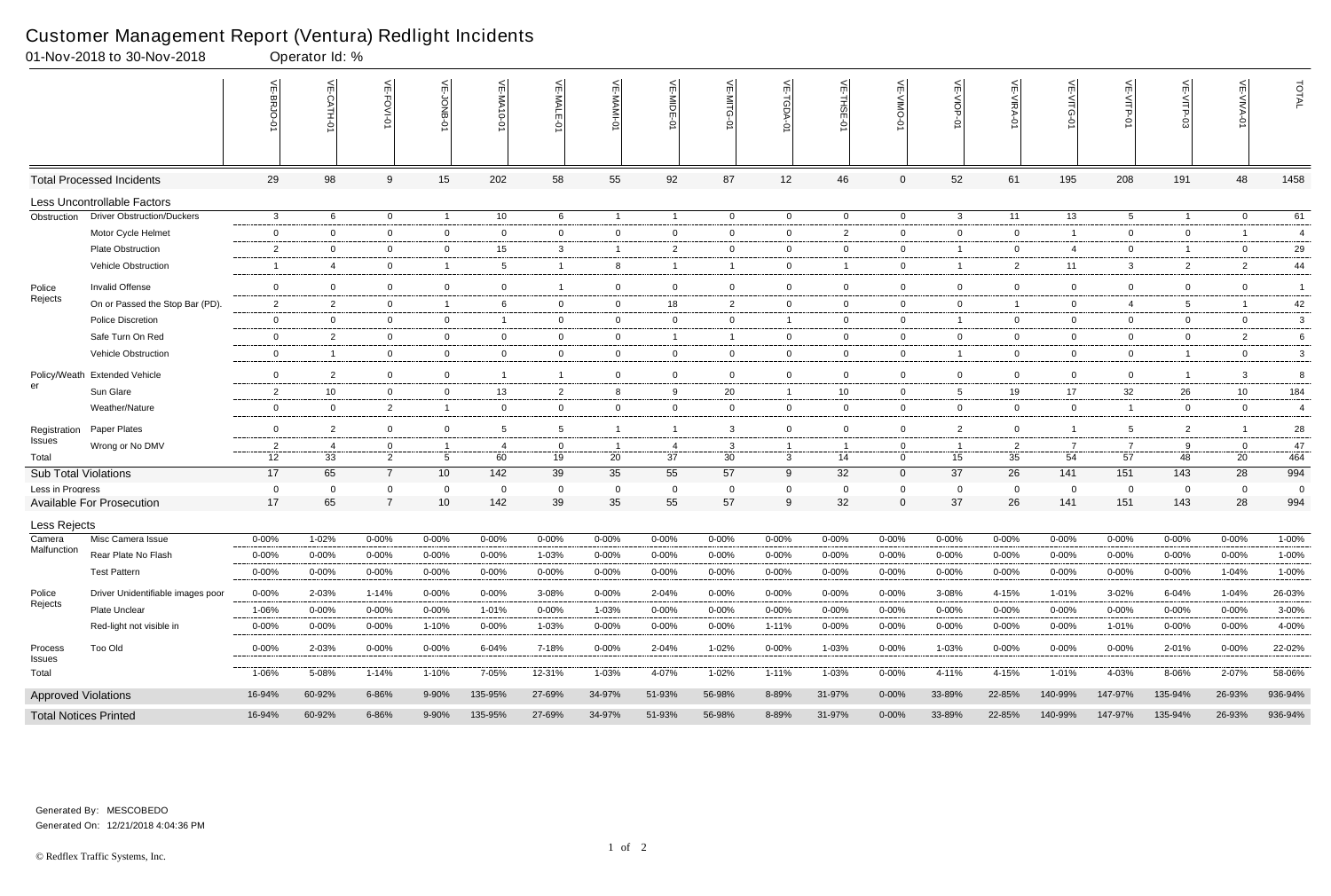Note: If you selected "All" from the "Approach:" drop down list, the statuses reflected in this report will only indicate the current

### Customer Management Report (Ventura) Redlight Incidents

01-Nov-2018 to 30-Nov-2018 Operator Id: %

Generated On: 12/21/2018 4:04:36 PM Generated By: MESCOBEDO